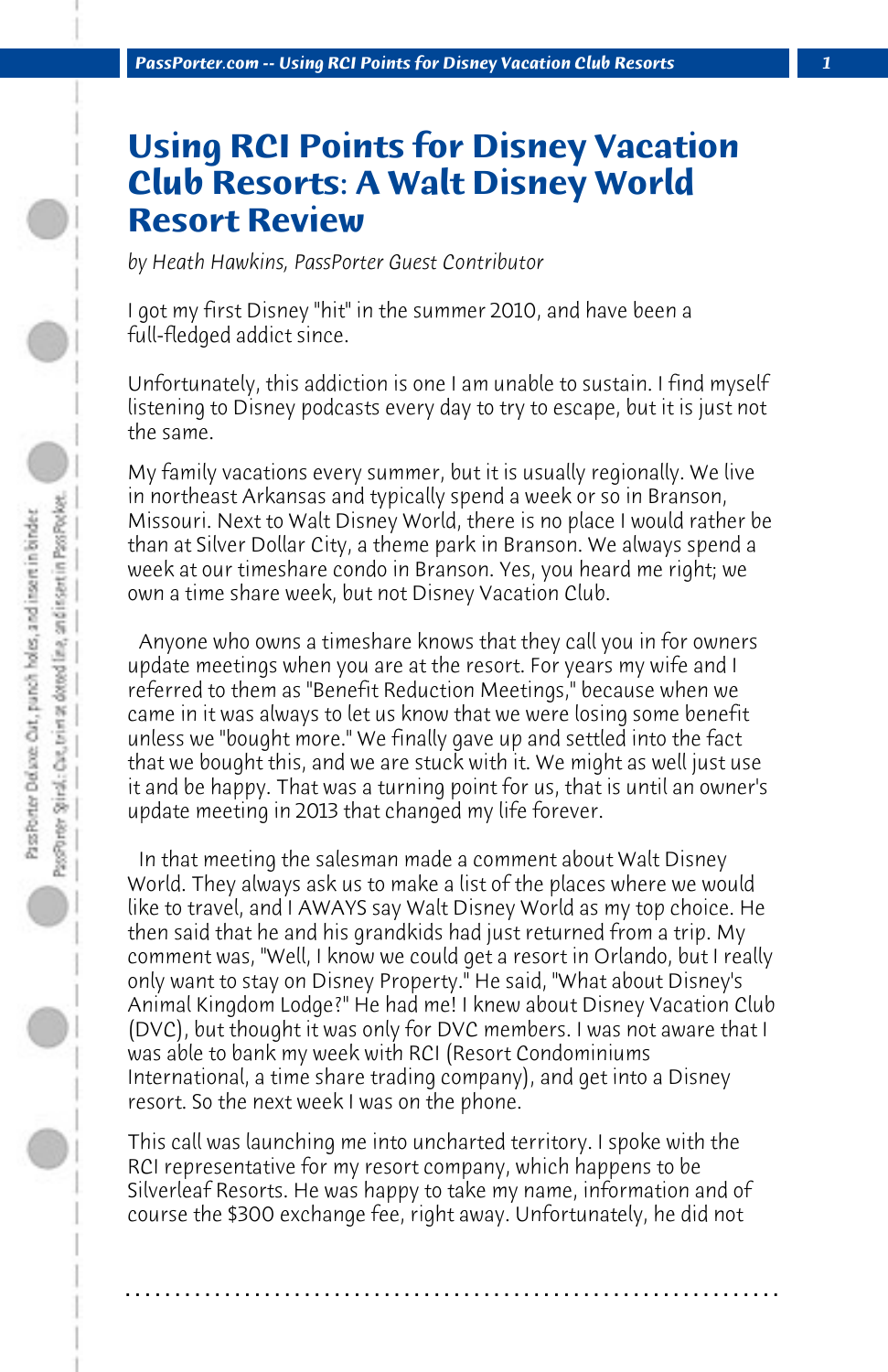have a resort reservation for me at the time. He said to just be patient and wait. That was the hardest part. I made that call in July of 2013, and waited, and waited, and waited. I have to admit I got worried, and almost gave up. Finally, on my birthday in November, almost five months later, they called with a reservation.

 This will be a 15th Anniversary trip for my wife and me, no kids. We hoped to be at BoardWalk, but were open to whatever resort that was available. I just wanted on Disney property, and beggars can't be choosers. When RCI called, he had a 7-night stay available for us in a one-bedroom suite at Saratoga Springs Resort in the Downtown Disney area. I could not believe we got it! Seven nights in a 1-bedroom suite for \$300, plus a \$99 resort fee upon arrival. Before this option I was looking at Pop Century Resort, which would have been \$1,000 plus for a hotel room only.

 Let just say that this experience has made me feel a little better about buying timeshare and paying the monthly maintenance fee. Though I would never recommend to anyone that they buy a timeshare, this seems to be working out for us this time. Maybe we will even be able to afford to go back in 2015 and take the kiddos. Maybe!

 Saratoga Springs Resort was not even on my radar. I spent the month of November researching the resort and discovering all I could about it. It seemed huge, but it is a Disney resort. That means we will have access to Disney's Magical Express, Extra Magic Hours, Magic Bands, and FastPass Plus. This reservation came just a few weeks before our 180-day mark, so I quickly made some decisions and we were off and running. Luck was with me, because I landed a dining reservation for breakfast at Cinderella's Royal Table at 8:00 am and dinner at Be Our Guest.

 This is not a review of Saratoga Springs Report, but know that it is an amazing resort and that we had an incredible stay. As the time approached for our actual check in, I elected to do the online check in because there was a \$99 resort fee that I wanted to take care of ahead of time. I worried that there might be other issues that we might encounter, but things went so smoothly. We enjoyed the week in a 1-bedroom suite in the Grandstand section, just outside the pool and mere moments from the main building. There were no additional, hidden fees. The only thing I did not realize until check-in was that housekeeping would only be in once during the week, but with just two people in the room that was not an issue either.

 If you are a timeshare owner and a member of RCI, this is something worth looking into. It is not a perfect process, does require to trust and

**. . . . . . . . . . . . . . . . . . . . . . . . . . . . . . . . . . . . . . . . . . . . . . . . . . . . . . . . . . . . . . . . . .**